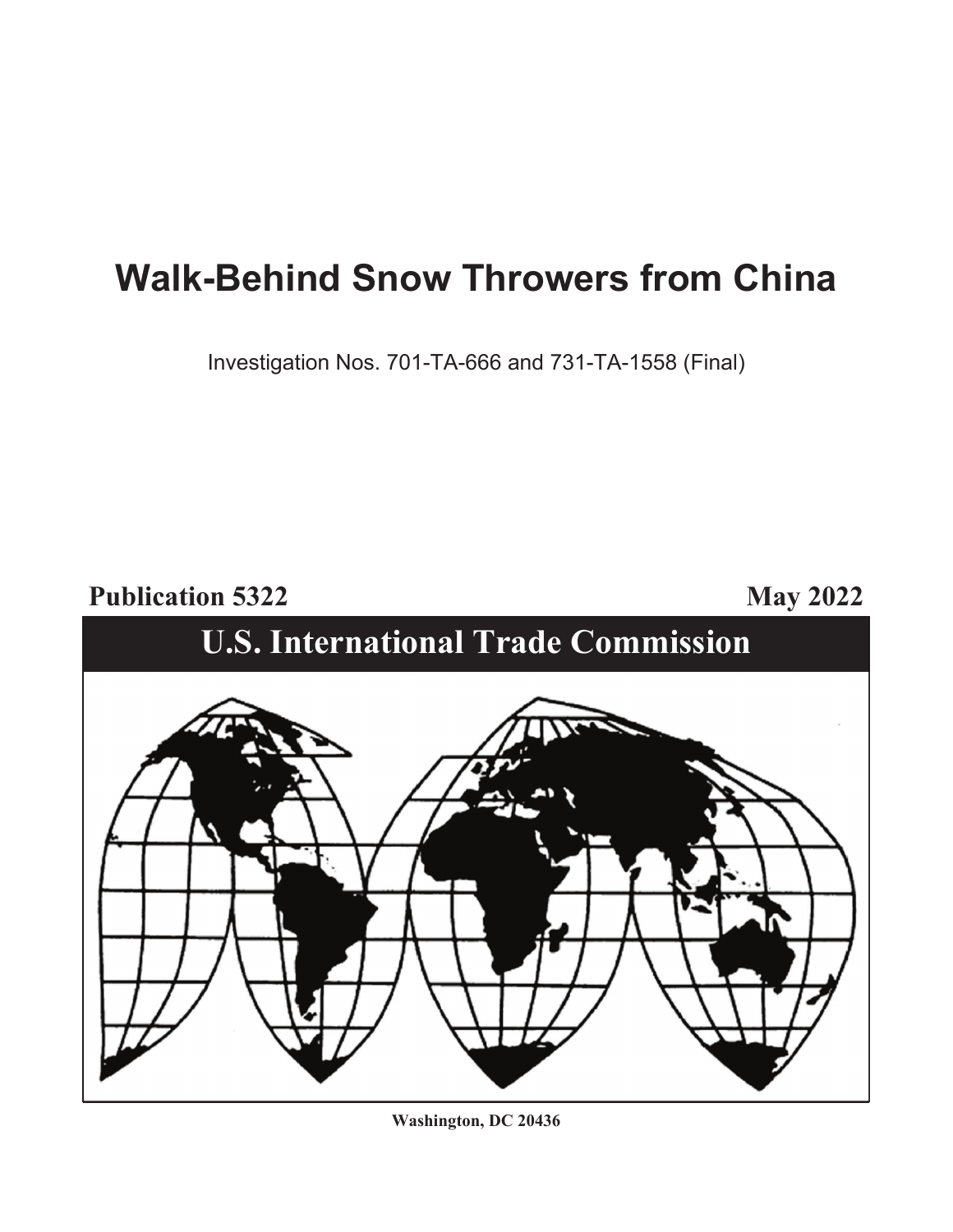## **U.S. International Trade Commission**

#### **COMMISSIONERS**

**Jason E. Kearns, Chair Randolph J. Stayin, Vice Chair David S. Johanson Rhonda K. Schmidtlein Amy A. Karpel** 

> Catherine DeFilippo *Director of Operations*

> > *Staff assigned*

Stamen Borisson, Investigator Dixie Downing, Industry Analyst Simon Adhanom, Industry Analyst John Benedetto, Economist Zahra Bekkal, Accountant Mayedana Saguintaah, Statistician Jason Miller, Attorney Mary Beth Jones, Supervisory Investigator

**Address all communications to Secretary to the Commission United States International Trade Commission Washington, DC 20436**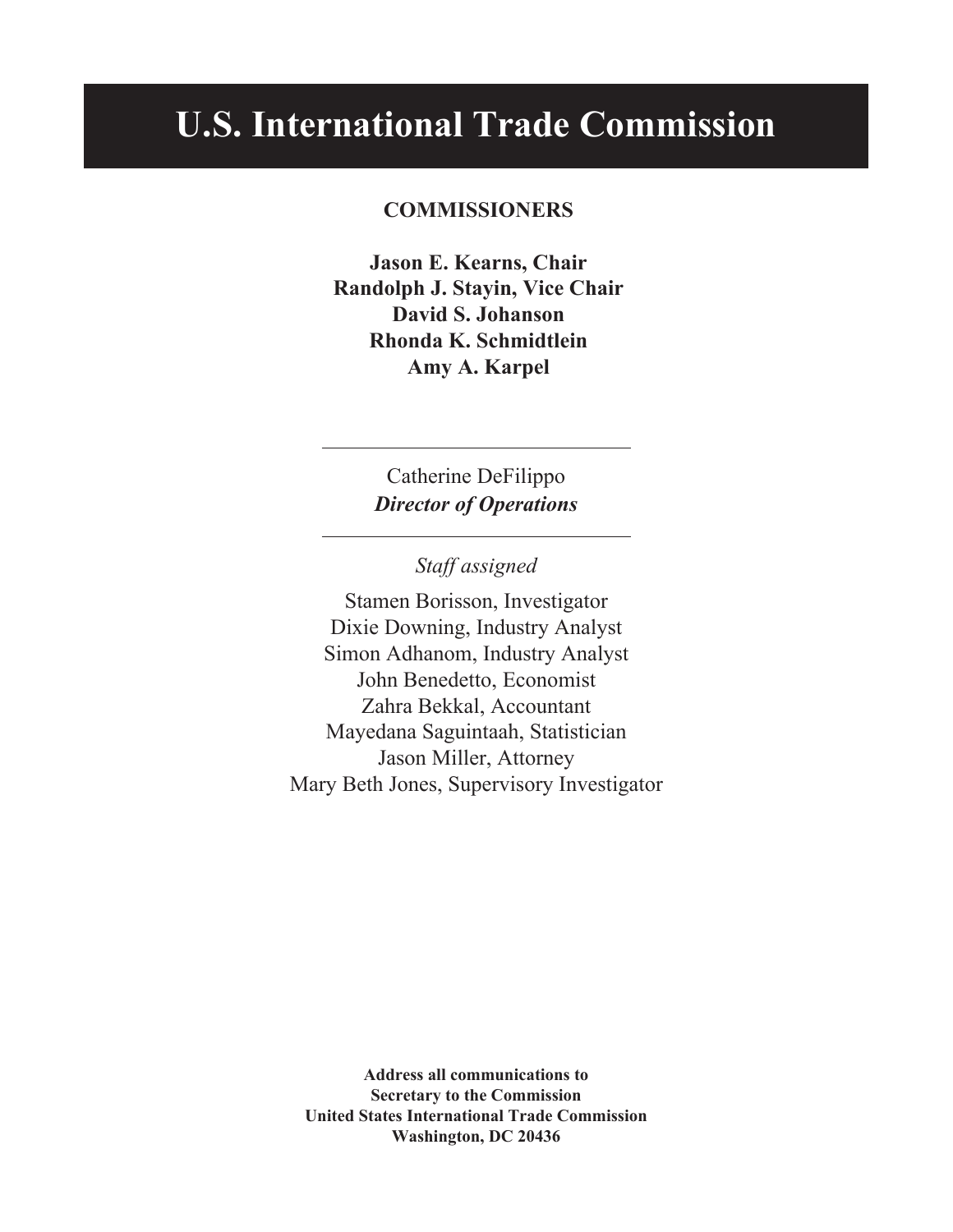# **U.S. International Trade Commission**

Washington, DC 20436 *www.usitc.gov*

# **Walk-Behind Snow Throwers from China**

Investigation Nos. 701-TA-666 and 731-TA-1558 (Final)



**Publication 5322** May 2022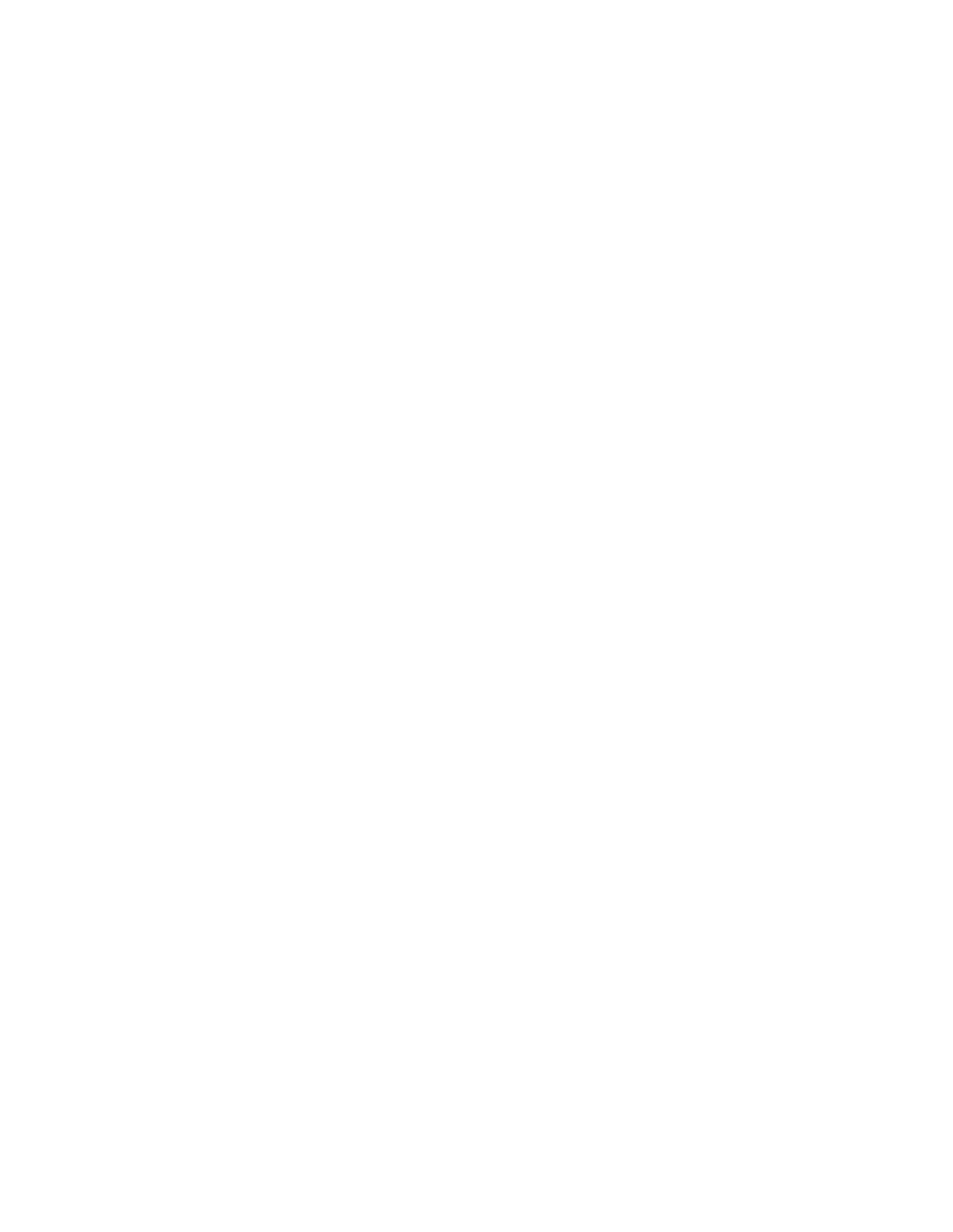### Page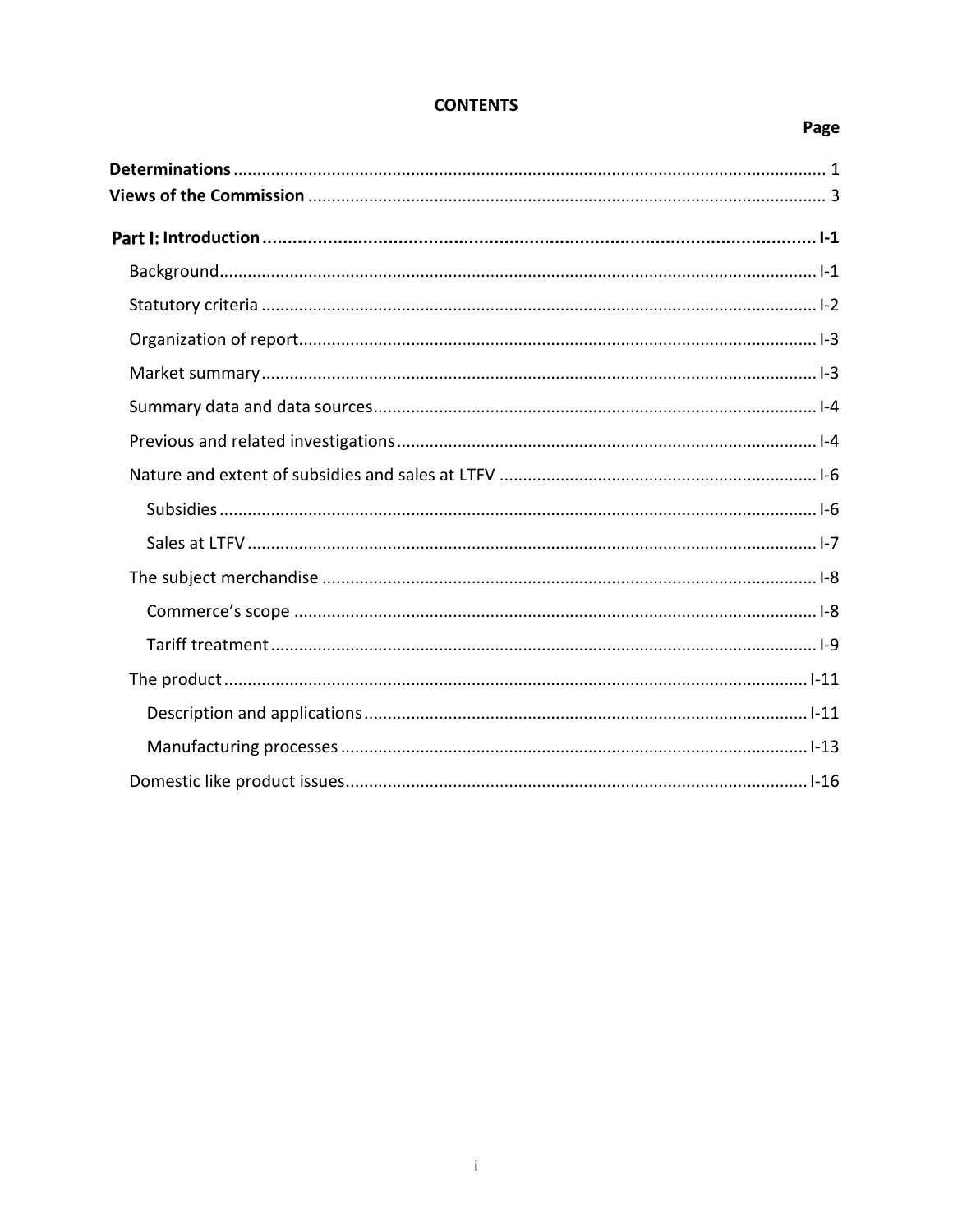### Page

| Purchase factor comparisons of domestic products, subject imports, and nonsubject |  |
|-----------------------------------------------------------------------------------|--|
|                                                                                   |  |
|                                                                                   |  |
|                                                                                   |  |
|                                                                                   |  |
|                                                                                   |  |
|                                                                                   |  |
|                                                                                   |  |
|                                                                                   |  |
|                                                                                   |  |
|                                                                                   |  |
|                                                                                   |  |
|                                                                                   |  |
|                                                                                   |  |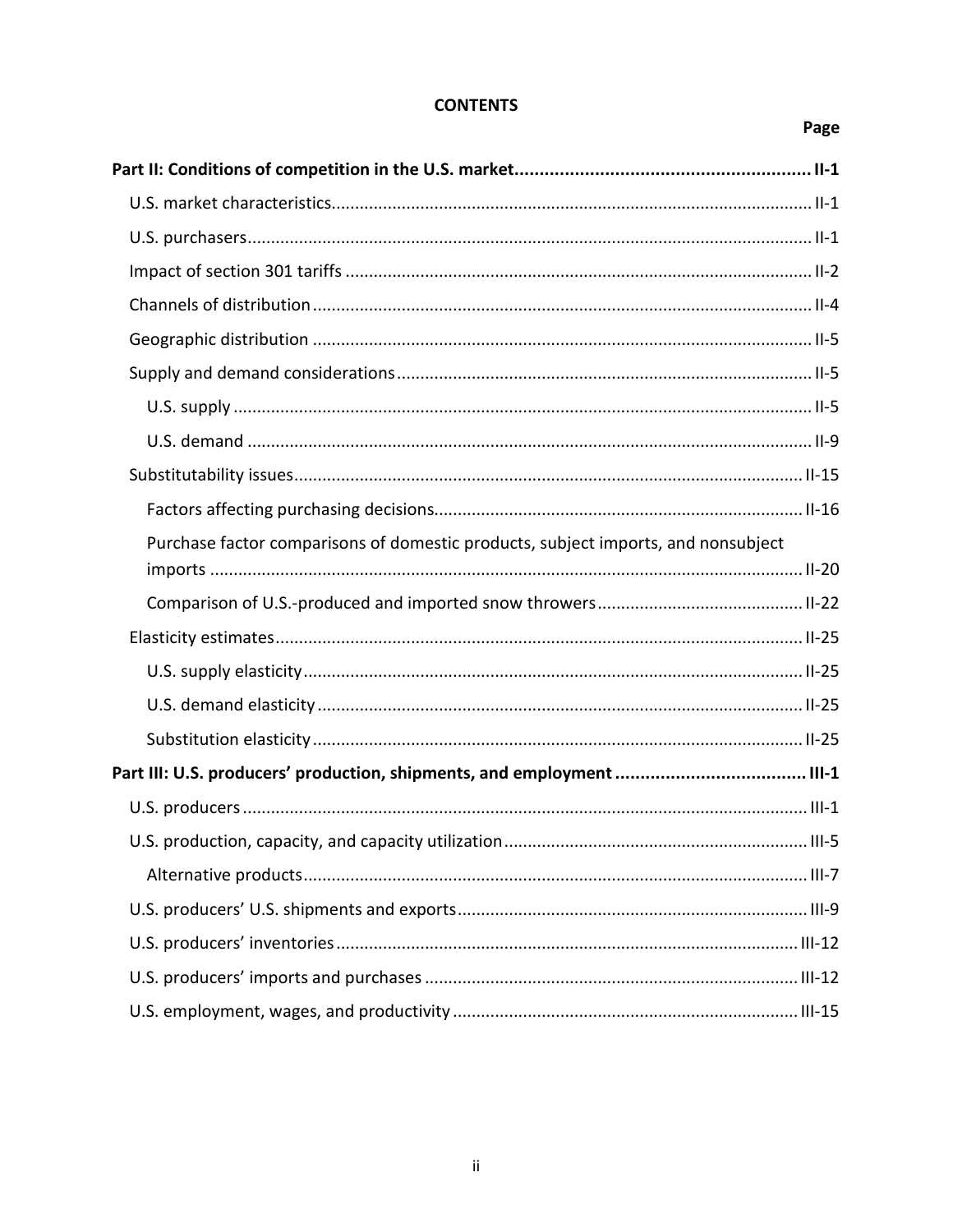Page

### Part IV: U.S. imports, apparent U.S. consumption, and market shares ................................ IV-1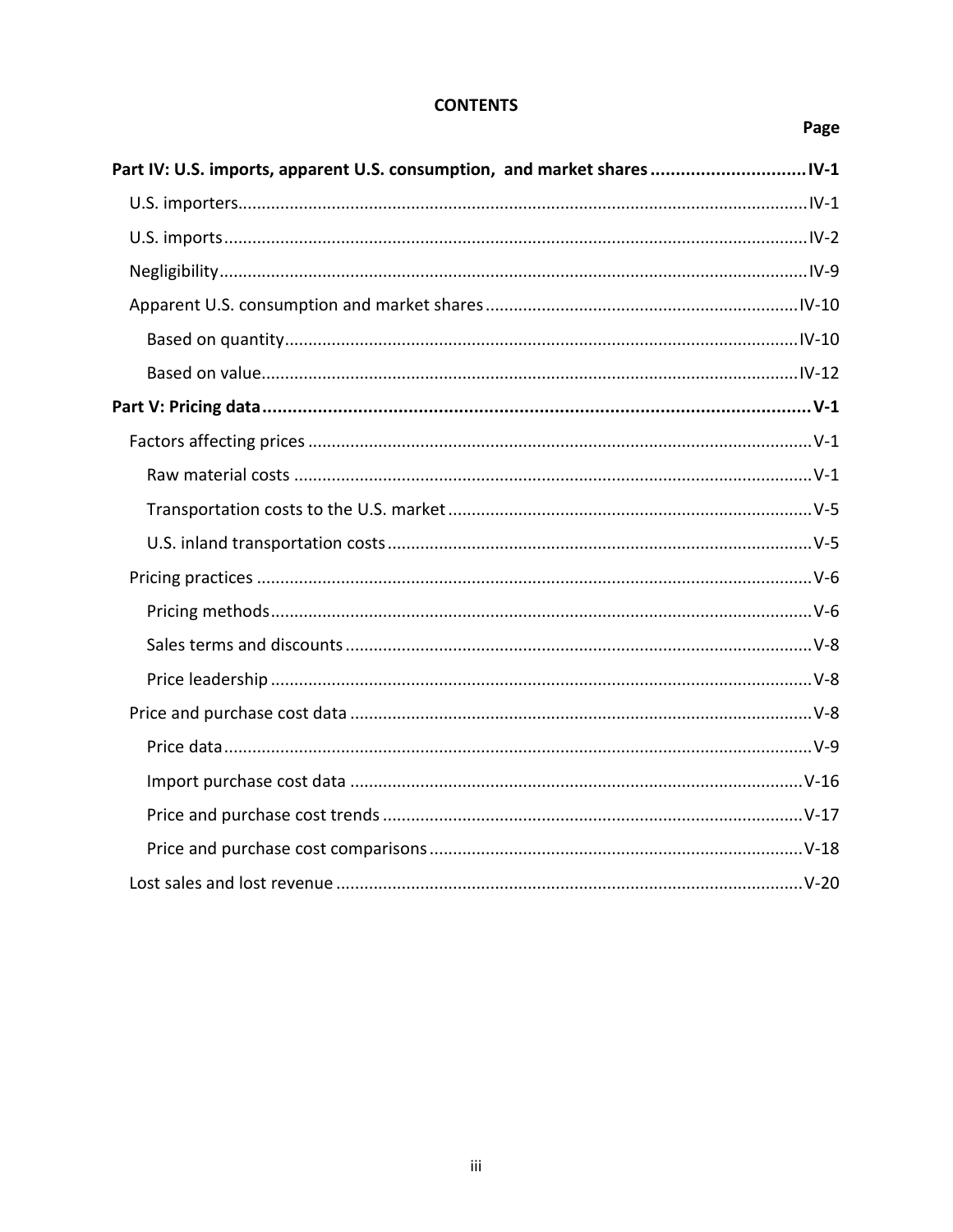### Page

| Part VII: Threat considerations and information on nonsubject countriesVII-1 |  |
|------------------------------------------------------------------------------|--|
|                                                                              |  |
|                                                                              |  |
|                                                                              |  |
|                                                                              |  |
|                                                                              |  |
|                                                                              |  |